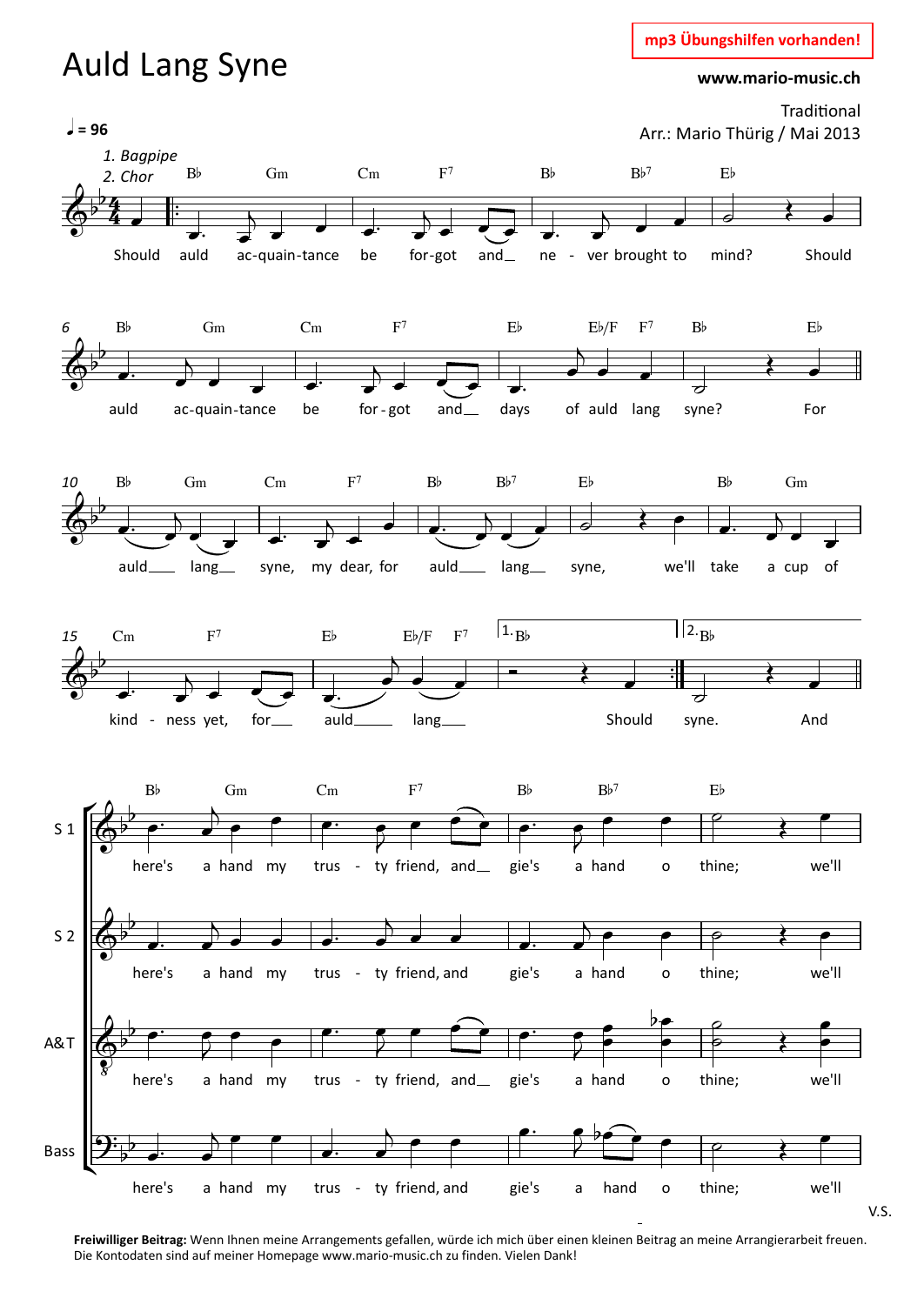2 Chorsatz

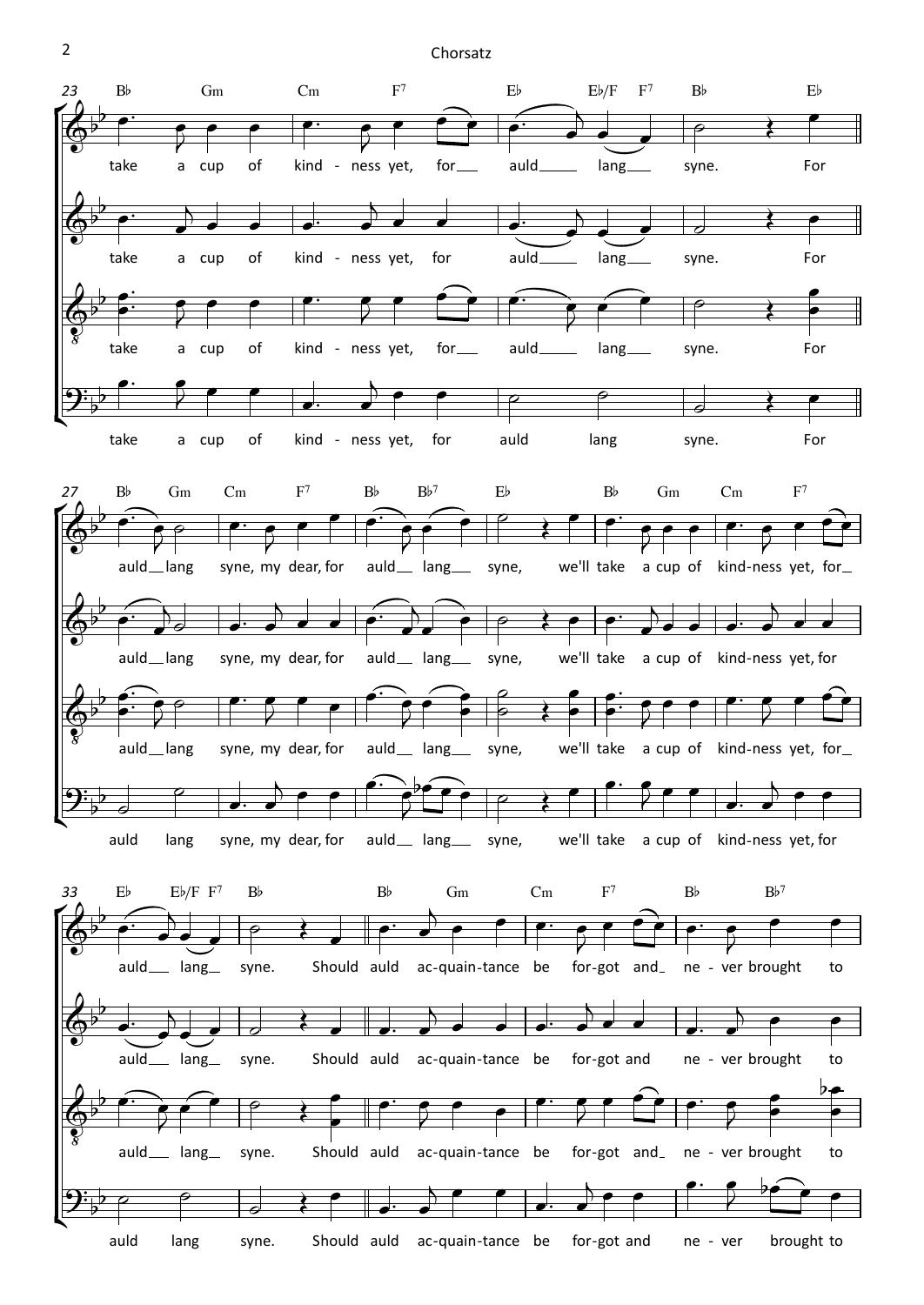Chorsatz 3

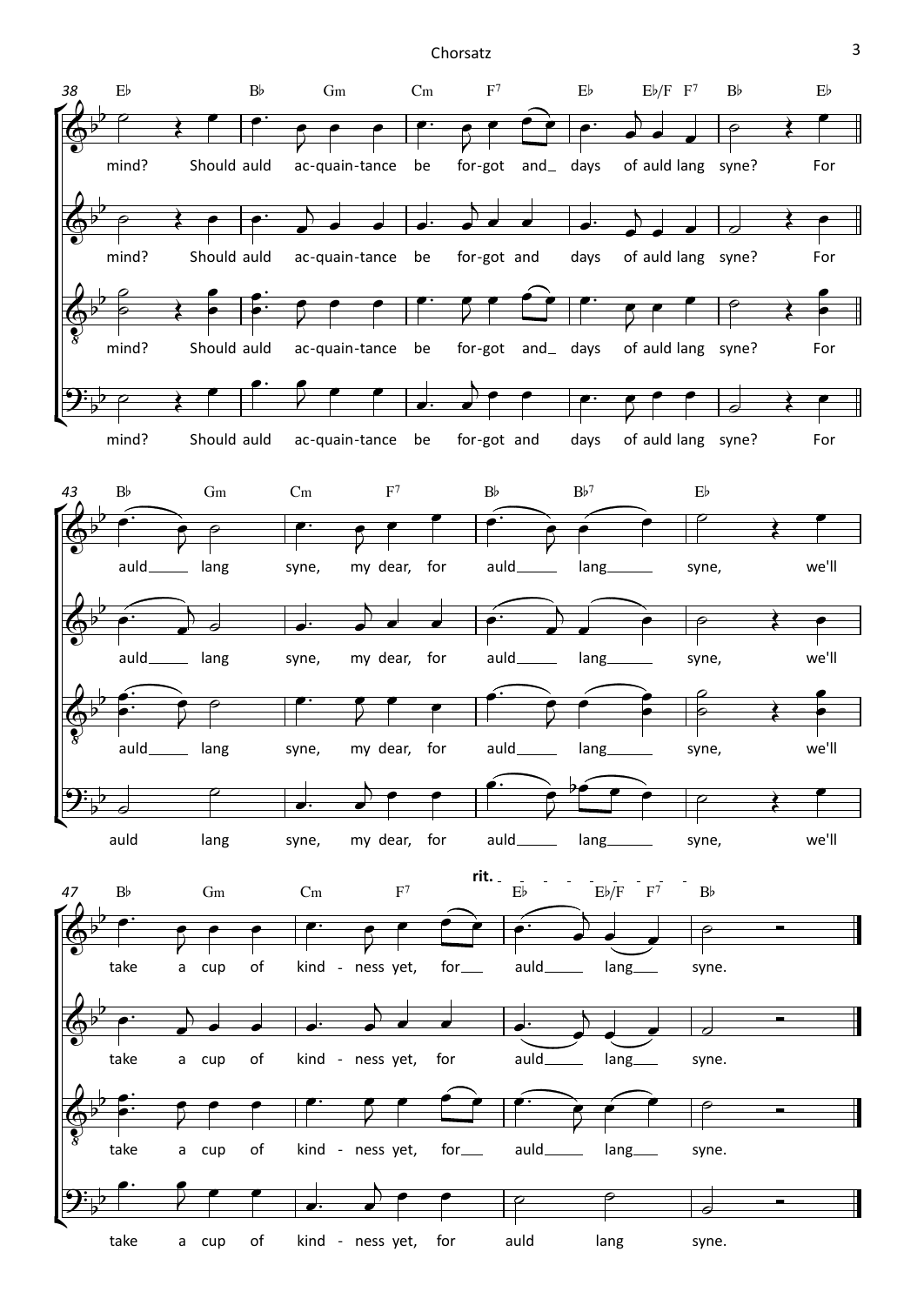Leadsheet Auld Lang Syne **www.mario-music.ch**